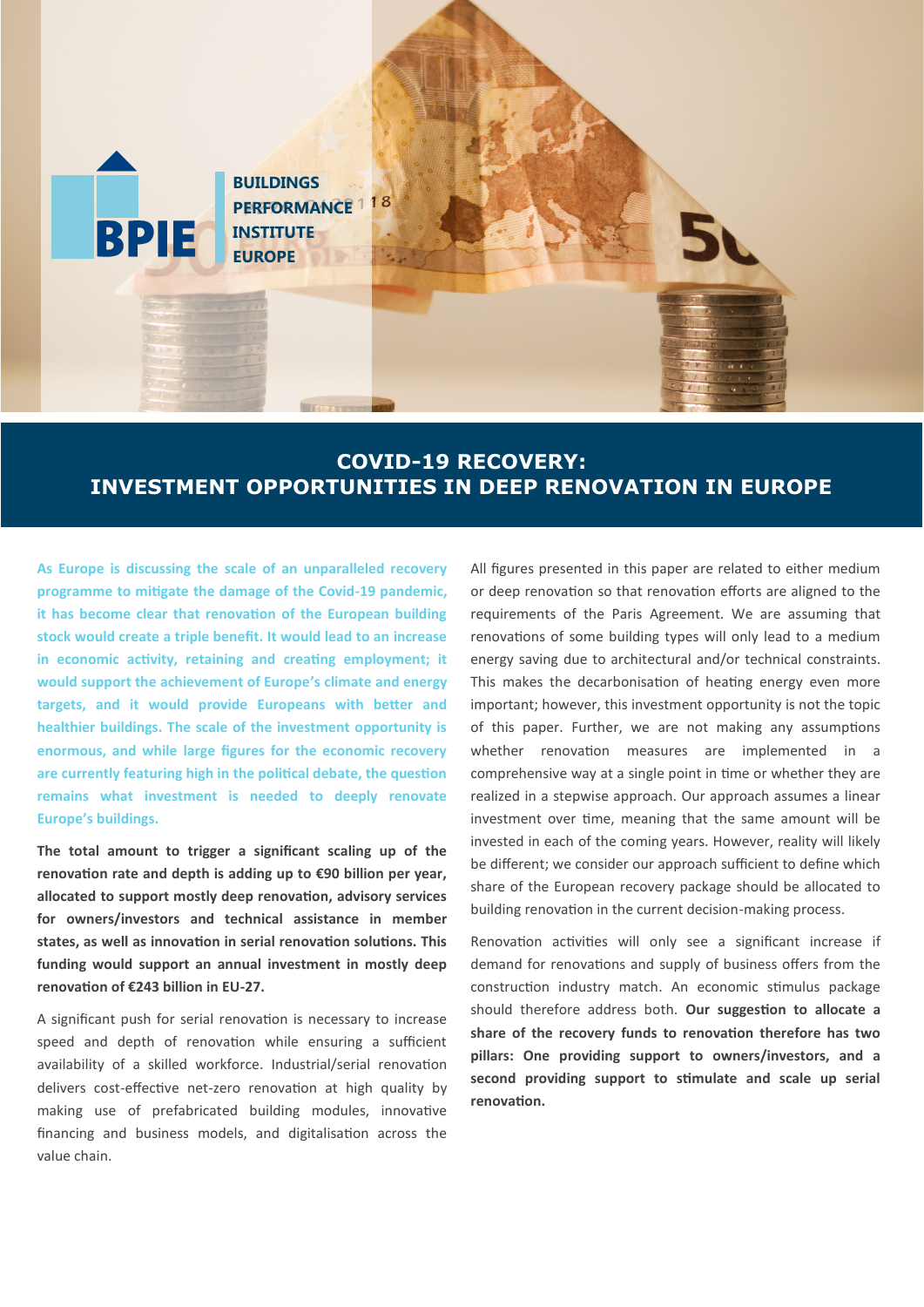

### **Pillar 1: Investment support to owners/investors for deep renovation**

What is the investment opportunity for deep renovation in residential and non-residential buildings? Costs for renovation measures vary significantly depending on building type and location. There is no comprehensive European database for renovation costs, and individual studies have provided different data sets. We have therefore developed a cost index to estimate the investment potential in different regions of the European Union.

## **Developing a cost index for deep renovation**

*The cost for renovations varies amongst countries and is uncertain, as the market is based on individual offers between supply and demand, although in some countries the pricing is regulated. In general, these offers are not accessible to other potential market participants, preventing transparency and therefore creating variation across prices. As a consequence, it is not possible to gather comparable renovation costs across Europe. To provide a transparent result and account for the different renovation cost in EU countries, a price index was created based on the material cost given in a recent study published by the European Commission<sup>i</sup> . The price index takes into account the price difference of building elements such as the windows, facade and roof*  insulation. The indices for the different building elements were aggregated by geometric mean. In a next step they were *aggregated into the regions using the weighted average on the bases of the floor area renovated in the different countries. The resulting index is applied to the assumed renovation costii. Whilst this approach is simple and could be further developed, it is designed to increase transparency about the estimate of the deep renovation investment opportunity.*

The table below shows the annual investment opportunity for region and building type, based on the surface area covered by the respective building type. It lists annual investments for medium and deep renovation as well as the total investment costs until 2050 to renovate all buildings, as well as per building category.

**The total renovation investment opportunity in EU-27 is estimated at €243 billion per year until 2050. Of this amount, €179 billion/a is required for residential buildings, and €64 billion/a for non-residential buildings renovation.** 

Regional differences regarding costs can be significant. We have therefore clustered EU member states in regions with similar characteristics.



See p 252 in: Ipsos Belgium and Navigant (2019) Comprehensive study of building energy renovation activities and the uptake of nearly zero-energy buildings in the EU Final report. Available at: [https://ec.europa.eu/energy/sites/ener/files/documents/1.final\\_report.pdf](https://ec.europa.eu/energy/sites/ener/files/documents/1.final_report.pdf)

Ii Buildings Performance Institute Europe (BPIE) and Kockat, J. (2020) Identification of levers and levels for the building stock - EU H2020 project: European Calculator. Available at: http:// www.european-calculator.eu/wp-[content/uploads/2020/04/EUCalc\\_D2.5\\_Lever](http://www.european-calculator.eu/wp-content/uploads/2020/04/EUCalc_D2.5_Lever-levels-buildings.pdf)-levels-buildings.pdf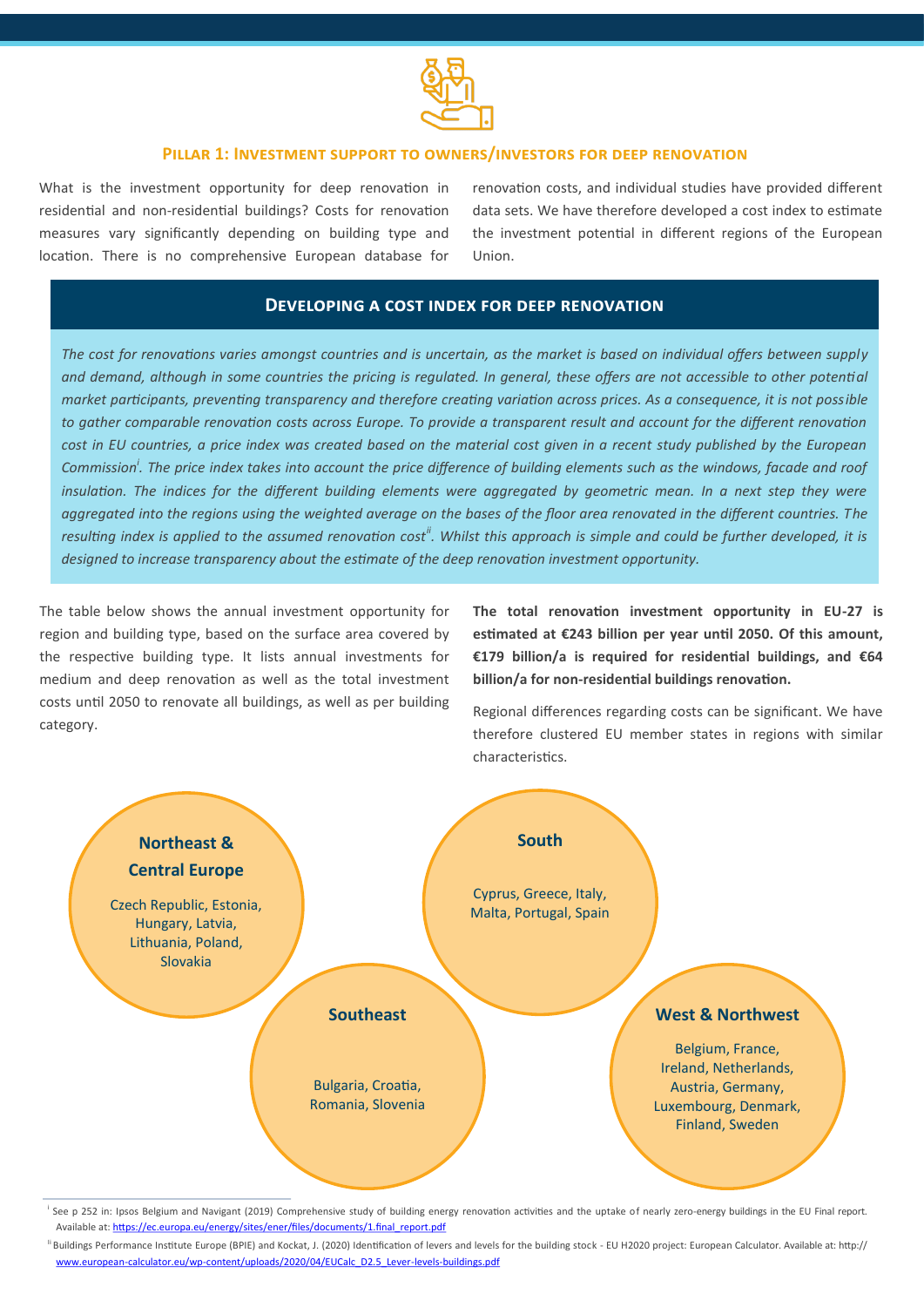| How much investment is needed to renovate the European building stock? |                   |                                       |                                     |                                                 |                                                  |                                               |                                               |
|------------------------------------------------------------------------|-------------------|---------------------------------------|-------------------------------------|-------------------------------------------------|--------------------------------------------------|-----------------------------------------------|-----------------------------------------------|
|                                                                        | <b>Floor area</b> | <b>Floor area renovated</b><br>medium | <b>Floor area</b><br>renovated deep | <b>Cost assumption for</b><br>medium renovation | <b>Cost assumption</b><br>for deep<br>renovation | <b>Investment</b><br>opportunity<br>2020-2050 | <b>Investment</b><br>opportunity<br>each year |
| <b>EU-27</b>                                                           |                   |                                       |                                     |                                                 |                                                  |                                               |                                               |
|                                                                        | million $m2$      | million $m2$                          | million $m2$                        | EUR pro m <sup>2</sup>                          | EUR pro $m2$                                     | bn EUR                                        | bn EUR                                        |
| total                                                                  | 26,196            | 5,894                                 | 13,753                              | 290                                             | 405                                              | 7,282                                         | 243                                           |
| residential                                                            | 19,570            | 4,403                                 | 10,274                              | 286                                             | 401                                              | 5,374                                         | 179                                           |
| non-residential                                                        | 6,626             | 1,491                                 | 3,479                               | 300                                             | 420                                              | 1,907                                         | 64                                            |
| <b>West and Northwest</b>                                              |                   |                                       |                                     |                                                 |                                                  |                                               |                                               |
| total                                                                  | 14,523            | 3,268                                 | 7,625                               | 350                                             | 490                                              | 4,882                                         | 163                                           |
| residential                                                            | 10,090            | 2,270                                 | 5,297                               | 350                                             | 490                                              | 3,392                                         | 113                                           |
| non-residential                                                        | 4,433             | 997                                   | 2,327                               | 350                                             | 490                                              | 1,490                                         | 50                                            |
| <b>Northeast and Central</b>                                           |                   |                                       |                                     |                                                 |                                                  |                                               |                                               |
| total                                                                  | 3,063             | 689                                   | 1,608                               | 174                                             | 243                                              | 511                                           | 17                                            |
| residential                                                            | 1,986             | 447                                   | 1,043                               | 174                                             | 243                                              | 331                                           | 11                                            |
| non-residential                                                        | 1,076             | 242                                   | 565                                 | 174                                             | 243                                              | 180                                           | $6\phantom{1}$                                |
| <b>South</b>                                                           |                   |                                       |                                     |                                                 |                                                  |                                               |                                               |
| total                                                                  | 7,568             | 1,703                                 | 3,973                               | 240                                             | 336                                              | 1,742                                         | 58                                            |
| residential                                                            | 6,670             | 1,501                                 | 3,502                               | 240                                             | 336                                              | 1,536                                         | 51                                            |
| non-residential                                                        | 898               | 202                                   | 472                                 | 240                                             | 336                                              | 207                                           | $\overline{7}$                                |
| <b>Southeast</b>                                                       |                   |                                       |                                     |                                                 |                                                  |                                               |                                               |
| total                                                                  | 1,042             | 234                                   | 547                                 | 146                                             | 205                                              | 146                                           | 5                                             |
| residential                                                            | 823               | 185                                   | 432                                 | 146                                             | 205                                              | 116                                           | 4                                             |
| non-residential                                                        | 218               | 49                                    | 115                                 | 146                                             | 205                                              | 31                                            | $\mathbf{1}$                                  |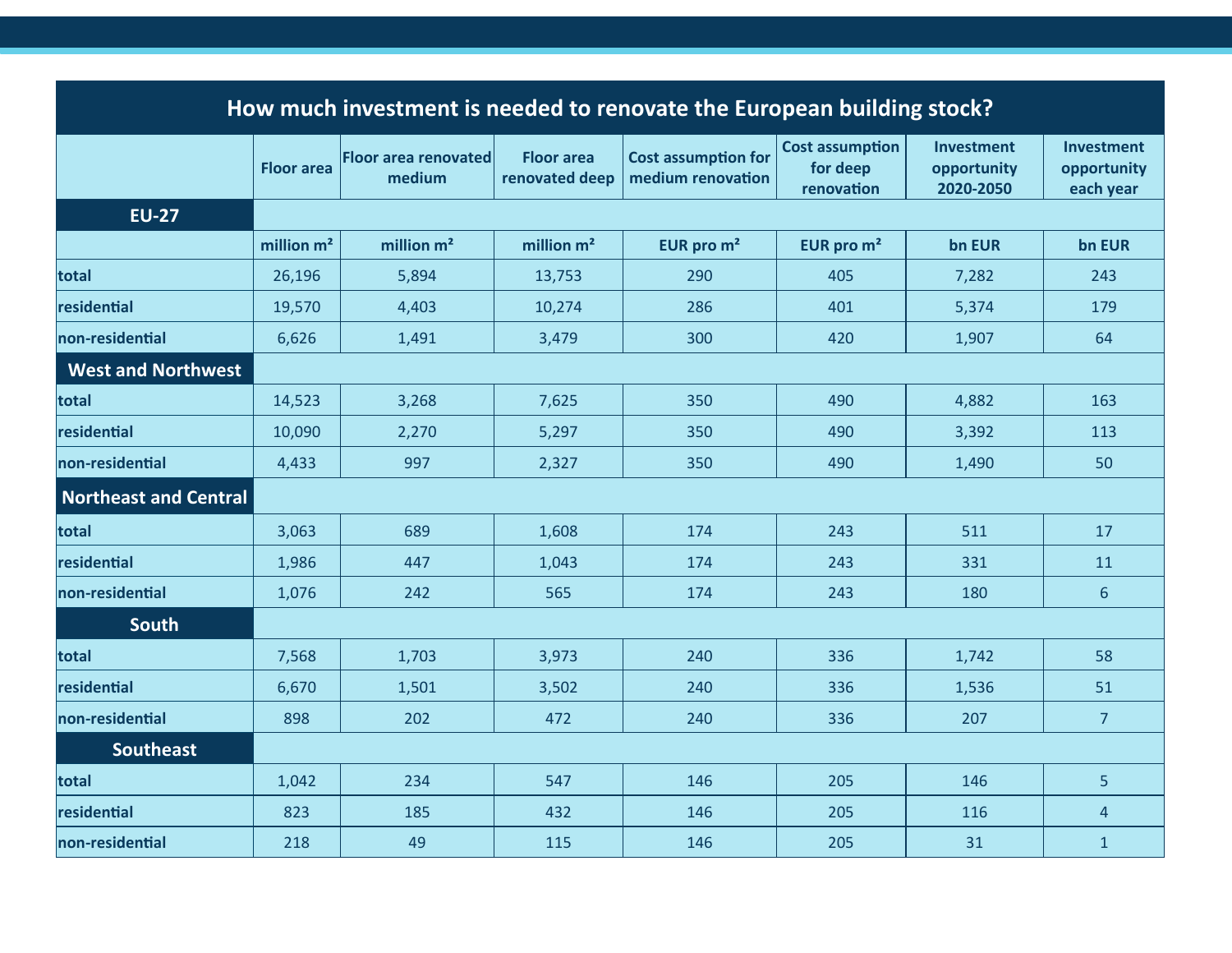While this table shows the total investment opportunity, we have to ask the question how much public funding support is needed to trigger these investments. Different financial instruments result in different leverage factors. A careful design of the instrument of choice has a significant impact on uptake<sup>iii</sup> by its target group. However, a leverage factor of 3 to 4 is a reasonable assumption for the effectiveness of a well-designed financial instrument. Nevertheless, the current economic downturn may have a dampening effect on the leverage factor. In order to reflect the situation in different regions of Europe, we assume variations in leverage resulting in different funds needed to trigger investments in deep renovation.

For West and North West EU-27, we assume a leverage factor of three, i.e. 1 Euro of public funding triggers 3 Euro of investment. To achieve the full investment potential, 25% of the investment opportunity should be provided by public funds as direct grant and other forms of subsidy such as tax reliefs.

For the rest of EU-27, we assume a leverage factor of 1.5, i.e. 1 Euro of public funding triggers 1.5 Euro of investment. To achieve the full investment potential, 40% of the investment opportunity should be provided by public funds as direct grant and other forms of subsidy such as tax reliefs.

With these assumptions and allocated proportionally to the surface area of residential and non-residential buildings, the total support per year should be €41 billion for West and North West Europe (55% of floor space), €6.8 billion for Northeast and Central Europe (12% of floor space), € 23.2 billion for Southern Europe (29% of floor space), and €2 billion for South East Europe (4% of floor space).

The total annual amount of direct financial support to owners and investors triggering a comprehensive renovation of buildings in Europe as allocated in the recovery programme would be  $E$ 73 billion.

In addition, advisory services for appropriate renovation measures should be increased significantly, so that investment decisions avoid lock-in effects and contribute to a full decarbonisation of the building stock. This includes the establishment of one-stop shops, the roll out of the Building Renovation Passport and respective awareness campaigns. In a recent study for the European Commission<sup>iv</sup>, BPIE estimated the required funding to support a broad uptake of Building Renovation Passport by member states at €1.3 billion/a.

Further, technical assistance for member states should be increased so that national authorities are enabled to establish measures and support programmes to deliver the renovation programmes. Existing programmes by the EIB have had a positive impact in member states and should be scaled up. It would be appropriate to spend at least €1/m2 of floor space to be renovated for technical assistance in member states, requiring a total of €26 billion to cover the full European building stock. We recommend spending 50% of this funding in the first decade to kick-start the process. This means that an additional €1.3 billion/a in this decade is needed.



### **Pillar 2: The promotion of industrial renovation as an important pillar of a green stimulus package**

Increasing deep renovation cannot be achieved with small scale individual renovation projects but needs to be supported by large scale and serial renovation projects which are executed on industrial scale. Industrialised renovation using prefabricated building components has been implemented in pilot and

research projects across Europe for over 7 years. <sup>V</sup> Solutions like the Energiesprong business model demonstrate a promising way to accelerate deep building renovation to a net zero level and boost a much-needed innovation in the construction sector. The approach offers multiple benefits:

- $\Rightarrow$  Accelerate the decarbonisation of the built environment through the development of standardised solutions
- *Reduce time used on the construction site*
- *Better quality renovations through long-term performance guarantee and monitoring*
- *Alleviate shortage of skilled workers*
- *Enable innovative business models and thus open up new business areas*
- $\Rightarrow$  Innovate the construction industry *-* test new technologies and bring them to market maturity
- $\Rightarrow$  Make renovation projects more attractive than new construction activities

iii For a recent overview of European funding schemes for renovation see Economidou, M. et al (2019): Accelerating energy renovation investments in buildings, JRC Science for Policy [Report](https://ec.europa.eu/jrc/en/search/site/JRC117816)

<sup>&</sup>lt;sup>iv</sup> European Commission (2019): **EPBD19a Feasibility study: Deliverable 6.2** 

<sup>&</sup>lt;sup>v</sup> For an overview see BPIE (2019): **Innovation Briefing** - Deep Renovation Using Prefabricated Components.